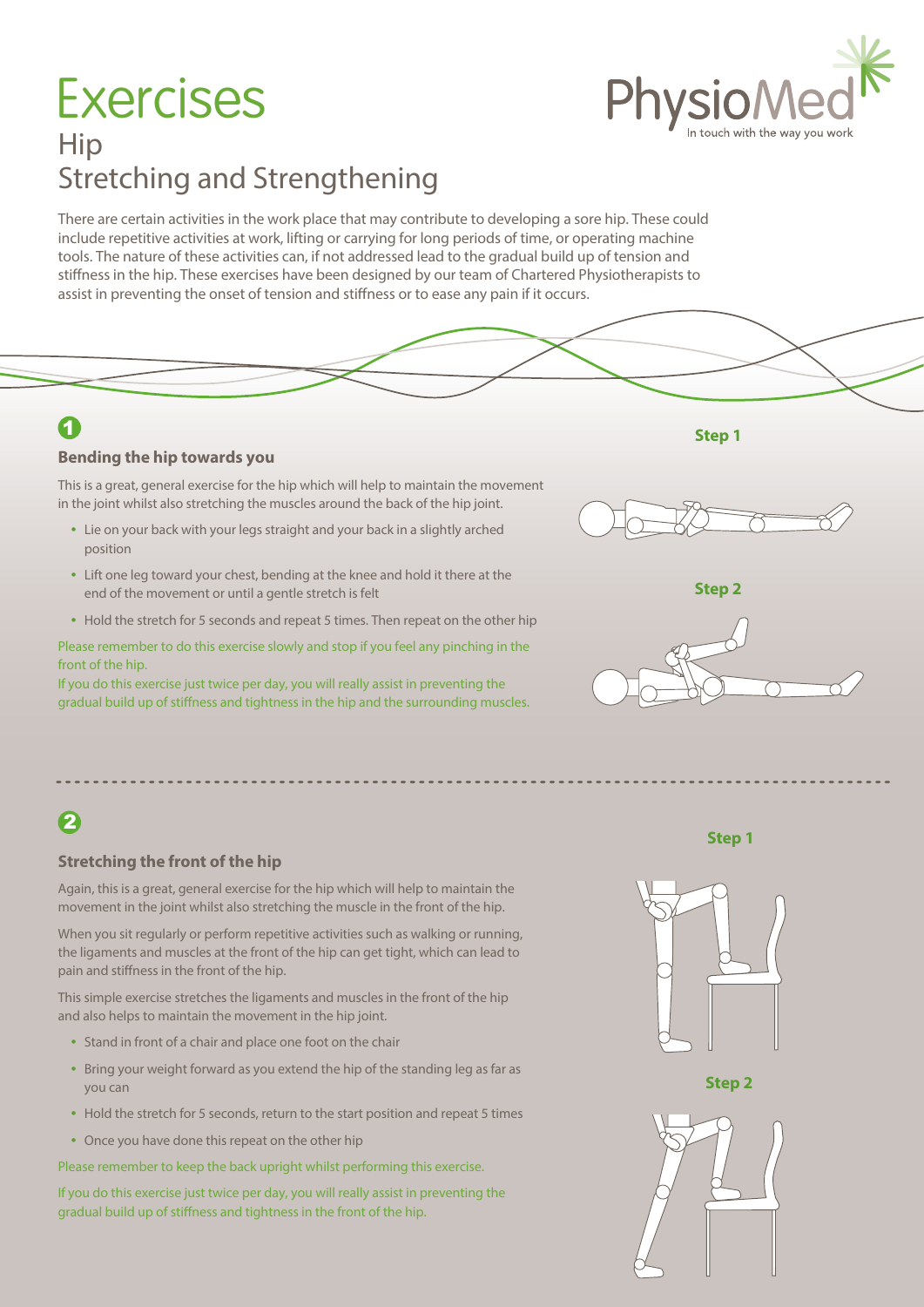# 3

#### **Stretching the inside of the thigh**

This simple exercise will stretch the tissue around the inside of the hip and thigh and maintain the movement in this area.

Although this may seem like just a hip exercise, some of the muscles attach on the inside of the knee so you may feel a stretch here as well.

- Standing with a wide stance
- Lean towards one side creating a straight leg on the opposite side
- You should feel a stretch along the inside of the leg
- Hold the stretch for 5 seconds, return to the start position and repeat 5 times
- Once you have done this repeat on the other hip

Please remember to keep the back upright whilst performing this exercise.

If you do this exercise just twice per day, you will really assist in preventing the gradual build up of stiffness and tightness on the inside of the hip.



## 4

#### **Hamstring stretch**

The hamstring is the large muscle at the back of the thigh. It actually attaches to your pelvis and then below the knee at the top of the shin bone. This muscle group, comprising of 3 muscles, both moves and stabilises the hip and the knee.

It is really important to stop this muscle from getting tight, both for the hip and for the knee, however; also for the lower back as this muscle attaches to the pelvis.

When we sit for long periods of time or work in a manual environment, this muscle group can become stiff and tight. This simple stretching exercise will assist in maintaining the correct length of the muscle.

- Whilst standing, place one foot on a small step or stool and then whilst keeping your back straight lean forwards until you feel a stretch in the back of the thigh
- Hold the stretch for 5 seconds, return to the start position and repeat 5 times
- Once you have done this repeat on the other side

Please remember to keep the back upright whilst performing this exercise.

If you do this exercise just twice per day, you will really assist in preventing the gradual build up of stiffness and tightness in this area.

#### **Step 1**





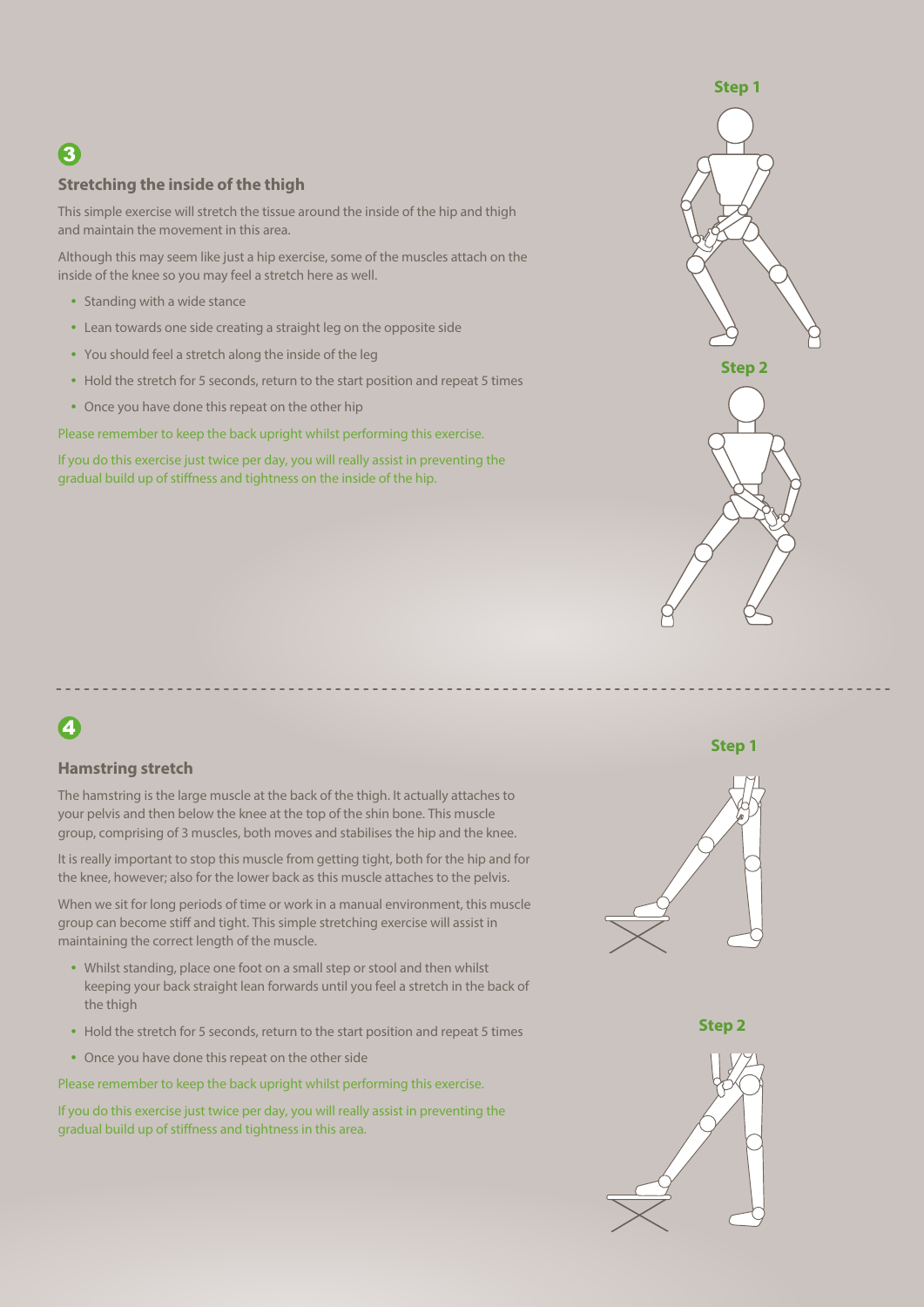#### **Strengthening the muscles on the outside of the hip**

Maintaining the strength around the hip is very important and people are often surprised to find that the strength around their hip may not be as good as they expected and this exercise can really help to improve this.

- Lie on your side, on a comfortable surface with both legs slightly bent at the knee
- Place your upper hand over your pelvis to maintain its position during the exercise
- Lift up the top leg keeping the knee slightly bent and the pelvis stable
- You may feel the muscles working on the outside of the hip
- Return to the start position and repeat 5 times
- Once you have done this repeat on the other side

If you do this exercise once per day, you will really assist in maintaining the strength of the muscles on the outside of your hip.







### 6

#### **Strengthening the muscles on the inside of the hip**

This simple exercise works on the muscles on the inside of the hip and helps to maintain the strength in this area.

- Lie on one side, on a comfortable surface with the top knee bent to 90 degrees with the foot flat on the floor and bottom leg straight out in front of the other
- Support the head with the arm which is closest to the floor
- Now lift up the straight leg about 6 inches off the floor, whilst keeping your pelvis stable
- Return to the start position and repeat 5 times
- Once you have done this repeat on the other side

If you do this exercise once per day, you will really assist in maintaining the strength of the muscles on the inside of your hip.

**Step 1**



**Step 2**



**Step 1**